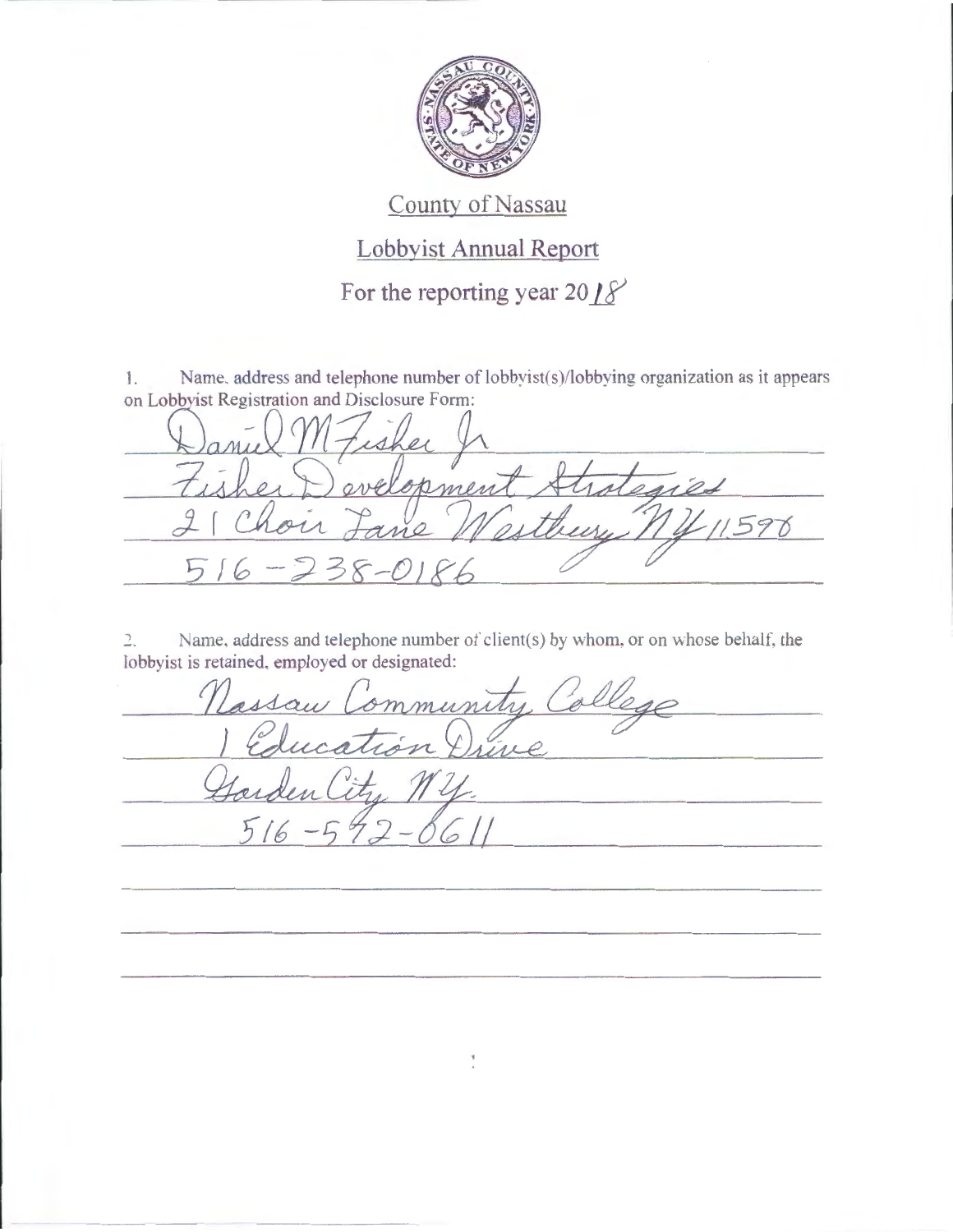me 4. Names of the persons and agencies before which such lobbyist has lobbied:

3. A description of the subject or subjects on which each lobbyist retained. employed or designated by such client has lobbied:

5. List below amounts for any compensation paid or owed to the lobbyist during the prior year for the purposes of lobbying. Such amounts shall be detailed as to amount. to whom paid and for what purpose.

| Details<br>Amount<br>$\varphi$ |  |
|--------------------------------|--|
|                                |  |
|                                |  |
|                                |  |
|                                |  |
|                                |  |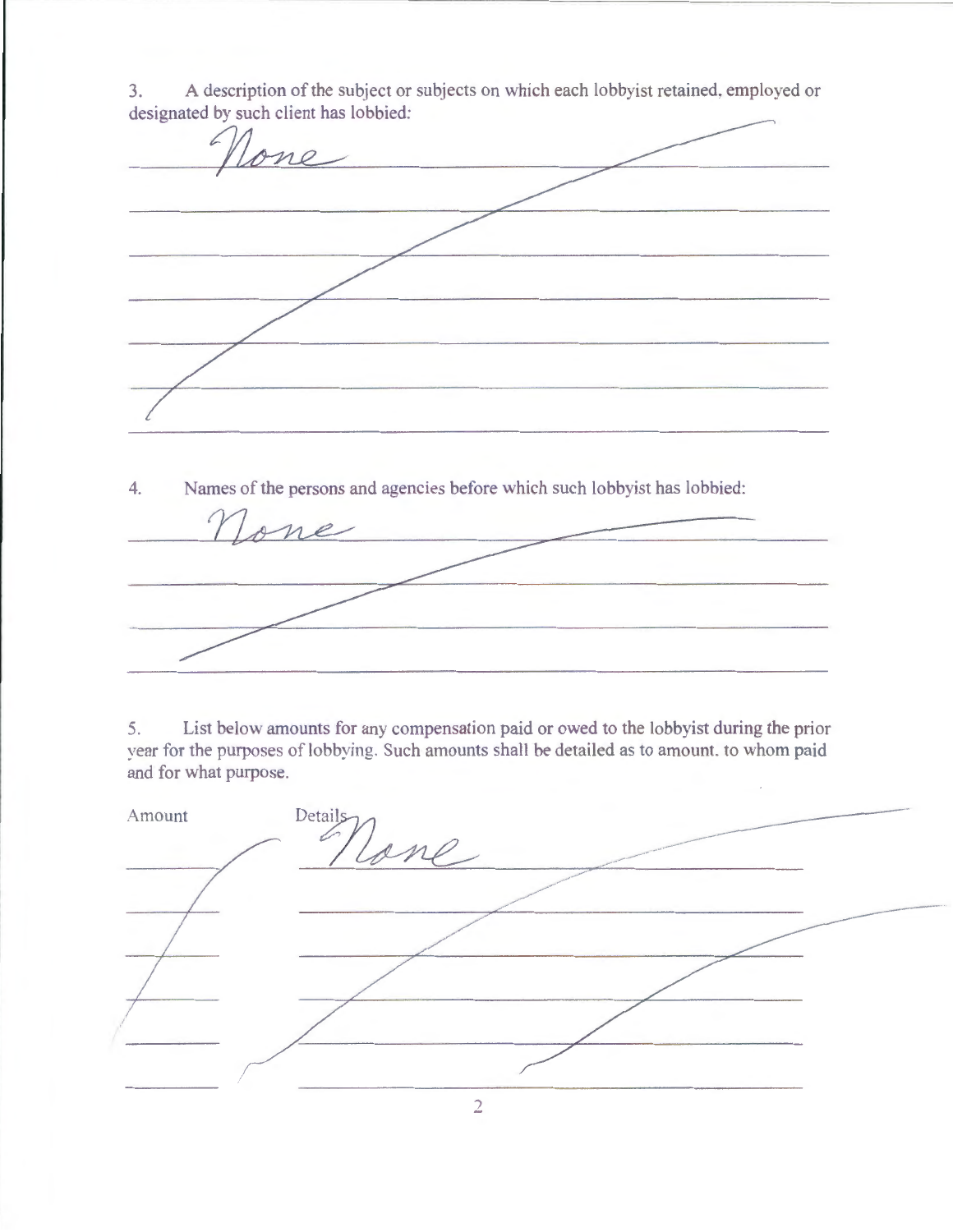6. List below the cumulative total amounts earned for lobbying throughout the year: None 7. List below the expenses incurred or expensed by lobbyist for the purpose of lobbying: Details Amount one

 $\overline{3}$